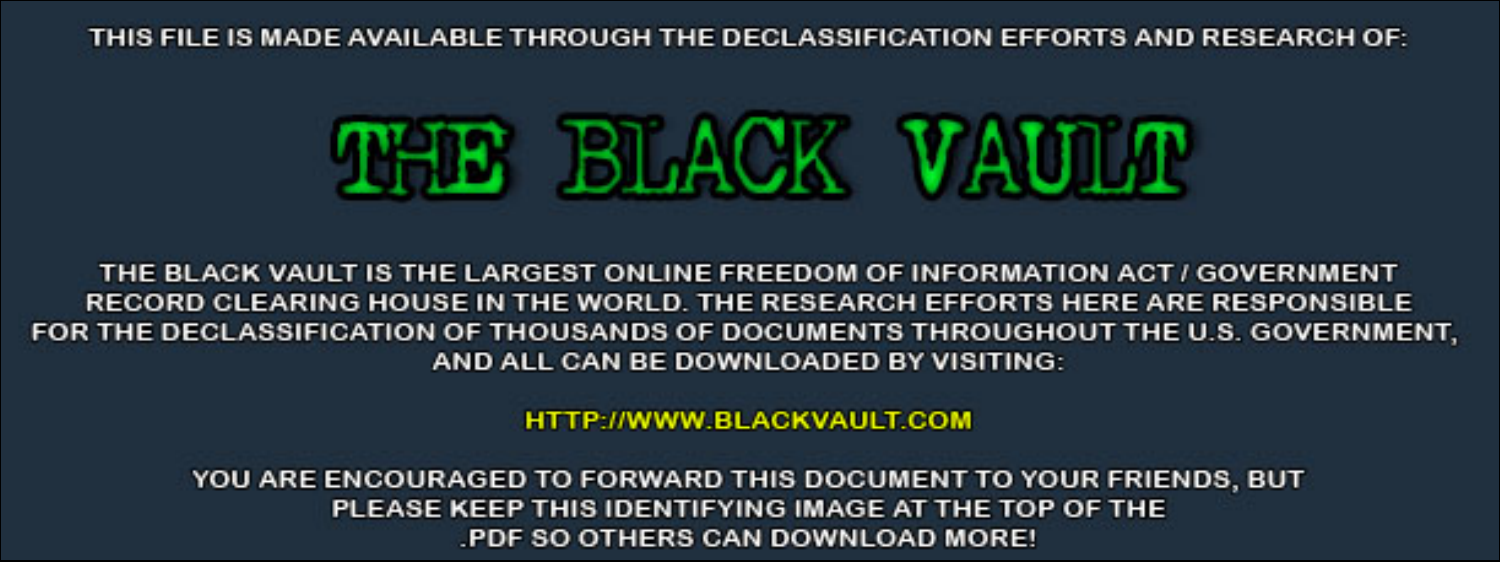

Department of Energy Savannah River Operations Office P.O. Box A Aiken, South Carolina 29802

A&R 2 3 2000

CERTIFIED MAIL RETURN RECEIPT REQUESTED

Mr. John Greenewald The Black Vault

Dear Mr. Greenewald:

SUBJECT: Freedom of Information Act (FOIA) Request, Headquarters HQ-2010-00130-Fl Savannah River Operations Office SRO-20I0-00063-C

This is our final response to your October 20, 2009, FOIA request to the Department of Energy Headquarters. You asked for copies of "all records, electronic or otherwise, pertaining to investigation number 105SR008, "WMD TERROR THREAT; SAV ANNAH RIVER SITE; AIKEN, SC.'· While conducting a search for documents responsive to your request, the Department of Energy Headquarters (DOE-HQ) found two documents originated by the DOE Savannah River Operations Office. Therefore, DOE-HQ transferred Document Numbers 27 and 28 to this office for review and release determination.

The DOE-SR has reviewed the Document Numbers 27 and 28 under the FOIA Statute, 5 U.S.C. 552 and has determined that certain portions of the two documents are protected from release pursuant to Exemptions 6 and  $7(C)$  of the Freedom of Information Act, 5 U.S.C. 552(b)(6).

Exemption 6 exempts from disclosure information about individuals in "[p]ersonnel and medical files and similar files" when the disclosure of which would constitute a clearly unwarranted invasion of personal privacy." 5 U.S.C. § 552(b)(6); 10 CFR § 1004.10(b)(6). The purpose of Exemption  $\hat{6}$  is to "protect individuals from the injury and embarrassment that can result from the unnecessary disclosure of personal information." See Department of State v. Washington Post Co., 456 U.S. 595 (1982). Exemption 7(C) allows an agency to withhold "records or information compiled for law enforcement purposes, if release of such law enforcement records or information ... could reasonably be expected to constitute an unwarranted invasion of personal privacy ... " See Nation Magazine v. U.S. Customs Serv., 71 F.3d 885, 896 (D.C. Cir. 1995); U.S.C.  $\frac{552 \text{ (b)}}{7}$ (C); 10 C.F.R.  $\frac{51004.10(b)}{7}$ (iii).

Exemption 6 applies to all information that pertains to a particular individual and Exemption  $7(C)$  applies to the information that would cause "a clearly unwarranted invasion of privacy." The DOE-SR created the two documents for law enforcement purposes while investigating the alleged "threat to kill." The identity of the individuals named in the two documents clearly pertains to a particular individual. Furthermore, the individuals are entitled to privacy protection to prevent them from being subject to harassment, intimidation and other person intrusions.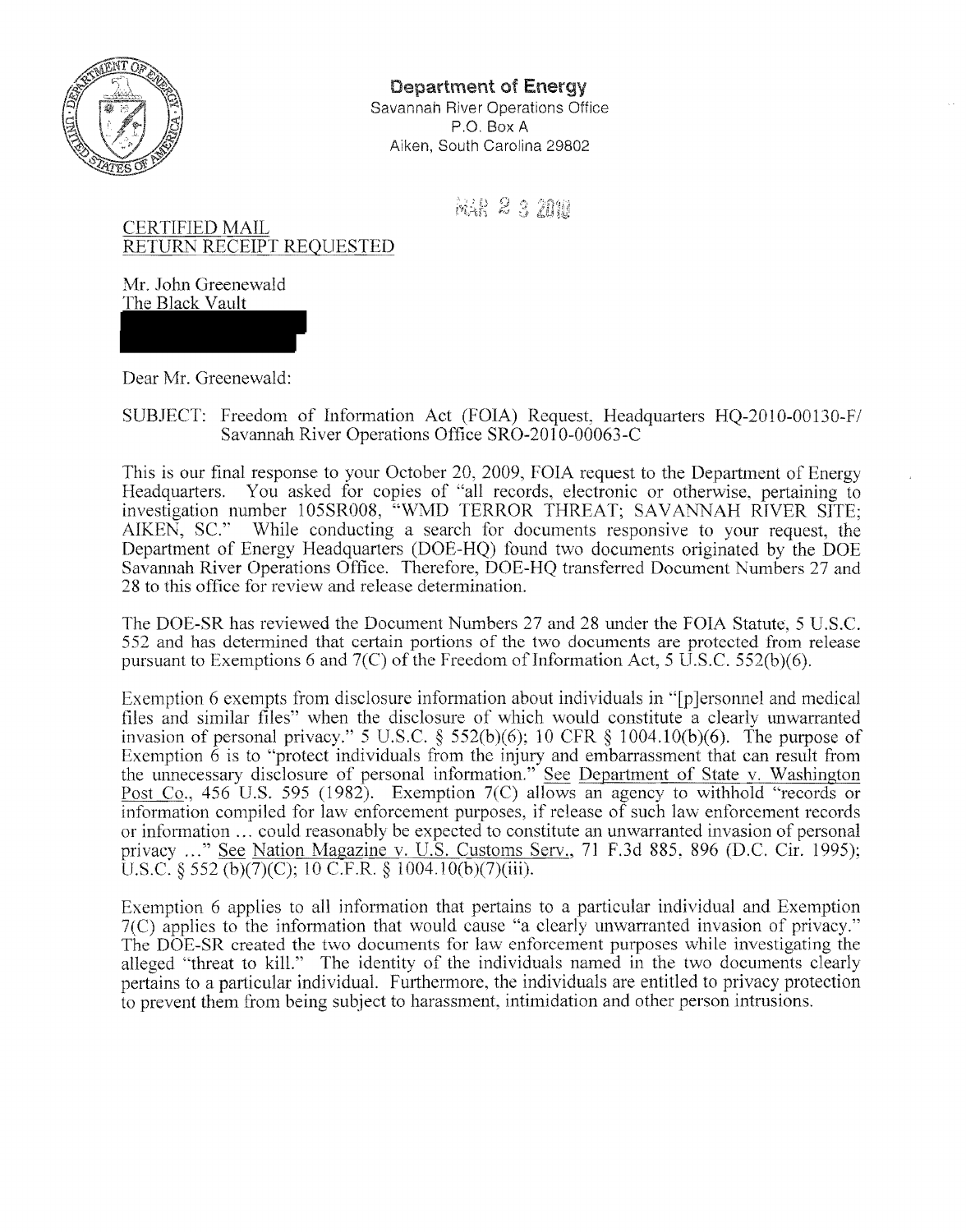Mr. John Greenewald 2

### MAR & S Star

DOE must weigh and balance the privacy interest with the public interest in order to determine whether release of the information would constitute a clearly unwarranted invasion of personal privacy. See Reed v. National Labor Relations Board,  $927 \text{ F}$ .2d  $1249$  at  $1251$  (D.C. Cir. 1991), cert. denied, 112 S.Ct. 912 (1992). DOE must determine the extent to which release of the names would further the public interest. The Supreme Court's decision in Department of Justice v. Reporters Committee for Freedom of Press, 489 U.S. 749 (1989) nanowed the scope of the public interest in FOIA. The Court distinguished between the general benefits to the public which may result from the release of information, and those benefits provided the public by the FOIA. The public interest in disclosure must be measured in terms of its relation to the purpose of FOIA, i.e., "public understanding of the operations and activities of the Government." Id. at 775 [quoting 5 U.S.C. 552(a)(4)(A)(iii)]. Only information which contributes significantly to this understanding is within "the ambit of the public interest which the FOlA was enacted to serve." There is a strong privacy interest in the withheld identity of the individuals named in the two documents and the release of this infonnation would not tend to further a public interest. Furthermore, there is no public interest in the identity of the individual named in a law enforcement file, since this information would reveal nothing about the activity of the Federal Bureau of Investigation, the Office of Counter Intelligence, and the Office of Safeguards, Security and Emergency Services in performing their law enforcement duties.

If you wish to challenge the information withheld, a written appeal must be submitted within 30 calendar days after receipt of this letter denying in part and granting in part the requested information. Written appeals must be submitted to the Director, Office of Hearings and Appeals, Department of Energy, 1000 Independence Avenue, SW, L'Enfant Plaza Building, Washington, DC, 20585, under 10 CFR § 1004.8, which sets forth the required elements of such appeals. Thereafter, judicial review will be available within the district in which a requester resides, has a principal place of business, in the place in which the records are situated, or in the District of Columbia.

As Chief Counsel, SR, I am the authorizing and denying official for documents responsive to your request. If you have any questions, please contact Ms. Pauline Conner at (803) 952-8134, facsimile (803) 952-8542.

Sincerely,

hught LL

Lucy M. Knowles Authorizing Official

Enclosures

cc wo encIs: Adrienne Martin, OIG FOIA/PA Officer (IG-12), HQ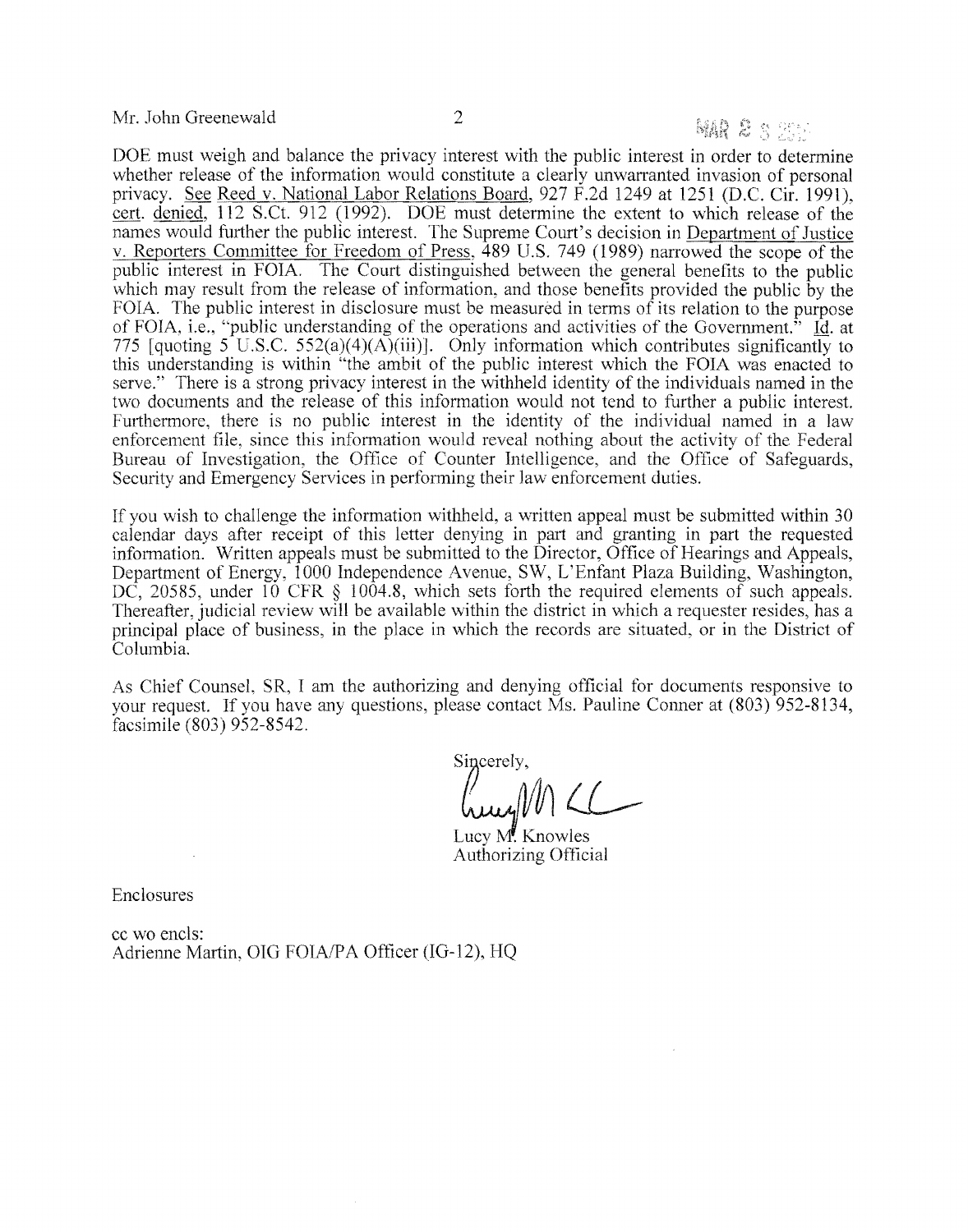# Document Number 27

 $\mathcal{L}^{\text{max}}_{\text{max}}$  ,  $\mathcal{L}^{\text{max}}_{\text{max}}$ 

 $\bar{\mathcal{A}}$ 

 $\mathcal{A}^{\mathcal{A}}$ 

 $\label{eq:2.1} \frac{1}{\sqrt{2}}\int_{\mathbb{R}^3}\frac{1}{\sqrt{2}}\left(\frac{1}{\sqrt{2}}\right)^2\frac{1}{\sqrt{2}}\left(\frac{1}{\sqrt{2}}\right)^2\frac{1}{\sqrt{2}}\left(\frac{1}{\sqrt{2}}\right)^2\frac{1}{\sqrt{2}}\left(\frac{1}{\sqrt{2}}\right)^2.$ 

 $\sim 10^{11}$ 

 $\bar{\beta}$ 

and the state of the state of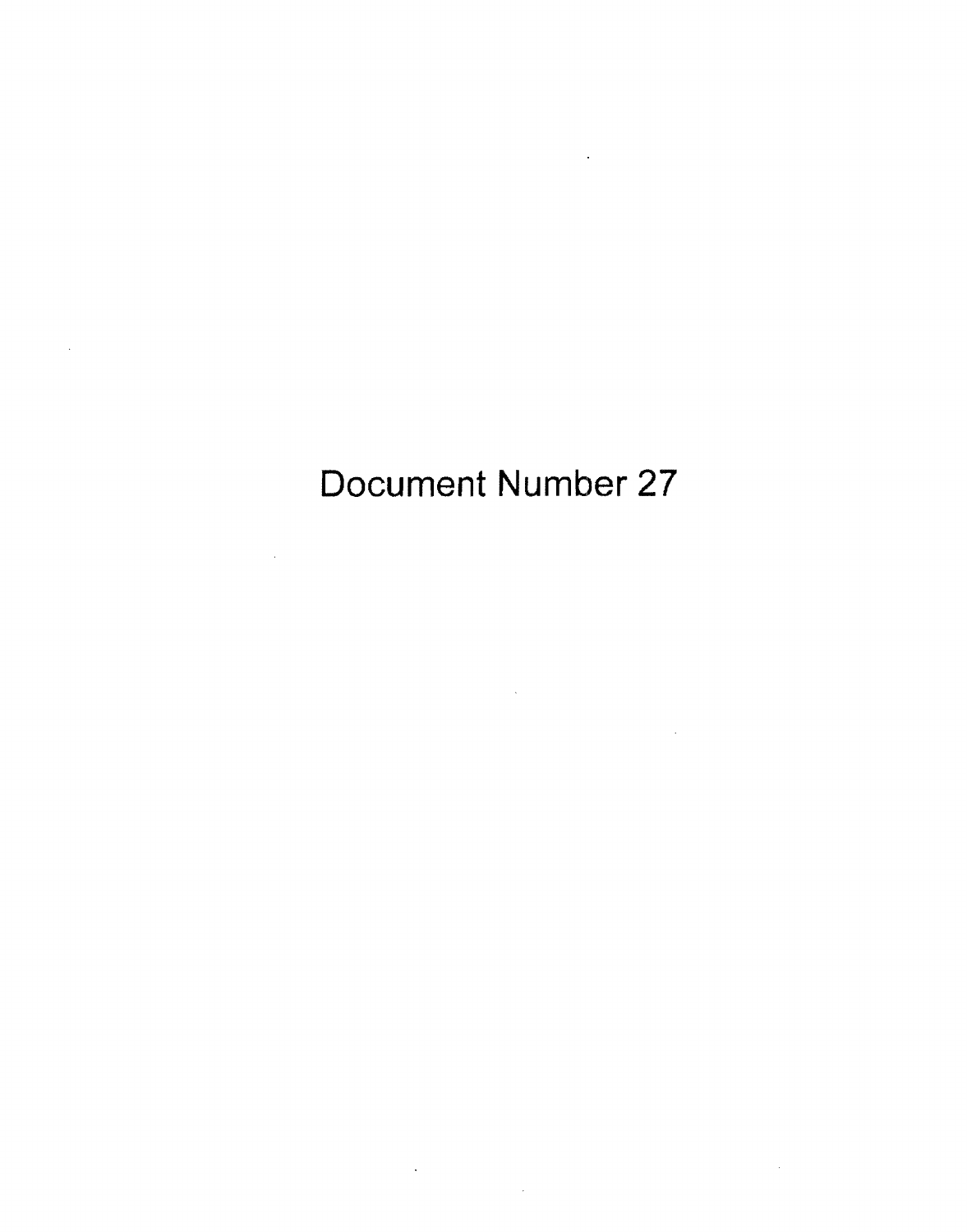| $C1-T11M5$                                                                                                                                     |                                      |                                                                                                              | <b>Deleted Version</b> |                                                                                                                                                                                                                                                                                                                                                                                                                                                                                                                                                                 | . To Savannah<br>River                                                                          | A HEW A VA A           |
|------------------------------------------------------------------------------------------------------------------------------------------------|--------------------------------------|--------------------------------------------------------------------------------------------------------------|------------------------|-----------------------------------------------------------------------------------------------------------------------------------------------------------------------------------------------------------------------------------------------------------------------------------------------------------------------------------------------------------------------------------------------------------------------------------------------------------------------------------------------------------------------------------------------------------------|-------------------------------------------------------------------------------------------------|------------------------|
|                                                                                                                                                |                                      |                                                                                                              |                        |                                                                                                                                                                                                                                                                                                                                                                                                                                                                                                                                                                 |                                                                                                 | Mon, August 1,         |
|                                                                                                                                                |                                      | > MyAIMS > MyCases > MyLeads > New Case > Search > Reports                                                   |                        |                                                                                                                                                                                                                                                                                                                                                                                                                                                                                                                                                                 |                                                                                                 | Error report   L       |
| 2005-AI-SROO-01109                                                                                                                             |                                      |                                                                                                              | , Threat to Kill       |                                                                                                                                                                                                                                                                                                                                                                                                                                                                                                                                                                 |                                                                                                 | Cas                    |
|                                                                                                                                                | Subject(s): None                     | Opened 07/21/2005 Investigation ("Official Use Only (OUO) )                                                  |                        |                                                                                                                                                                                                                                                                                                                                                                                                                                                                                                                                                                 |                                                                                                 |                        |
|                                                                                                                                                | Manual File ID/Physical<br>Location: |                                                                                                              |                        |                                                                                                                                                                                                                                                                                                                                                                                                                                                                                                                                                                 |                                                                                                 |                        |
|                                                                                                                                                | <b>Associated Countries:</b>         |                                                                                                              |                        |                                                                                                                                                                                                                                                                                                                                                                                                                                                                                                                                                                 |                                                                                                 |                        |
|                                                                                                                                                |                                      |                                                                                                              |                        | Case Abstract: < OUO) Columbia County Sheriff's Office (CCSO), Columbia County, Georgia, incident report #05-28259,<br>dated 07/19/2005, reflects the following incident occurred at approximately 1543 hrs. on 07/19/2005:                                                                                                                                                                                                                                                                                                                                     |                                                                                                 |                        |
|                                                                                                                                                |                                      | $\times$                                                                                                     |                        | retrieved her mail from the mailbox and brought it into her residence. As she was ope<br>the mail (while sitting on her couch) she came across a standard white envelope addressed to her hust<br>Inside the envelope was a letter which contained the following statement: '<br>do what I wanted you to do. You failed. I've hired someone to kill you. It's anthrax."<br>inside the envelope and found another piece of folded paper. As she retrieved the folded paper, white<br>powder spilled out of the paper and onto her clothing. She then called 911, |                                                                                                 | , you dii<br>then look |
| bloante,                                                                                                                                       |                                      | 1000) On 07/20/2005, Special Agent (SA)<br>contacted another SRS senior manager,<br>warning,<br>$\checkmark$ |                        | $\mathbb{R}^n$<br>Division, Augusta Resident Agency, telephonically contacted OCI-SRS to request investigative assistanc<br>this matter, $SA = X$ advised that during the processing of the aforementioned crime scene,<br>$\times$<br>letermined he had also received a similar letter.                                                                                                                                                                                                                                                                        | Federal Bureau of Investigation (FBI), Atlanta<br>who resides in the same area. Subsequent to t |                        |
|                                                                                                                                                |                                      | "elimination" analysis only.                                                                                 |                        | (OUO) According to SP X the Georgia Public Health Laboratory in Atlanta, GA is nart of the Labora<br>Response Network (LRN) established by the CDC and FBI, and is in receipt of the $\preceq$ letter for                                                                                                                                                                                                                                                                                                                                                       |                                                                                                 |                        |
|                                                                                                                                                |                                      | <b>TOUD) The</b><br>x                                                                                        |                        | letter contained a similar threat but no powder; therefore, was not sent to the LRN                                                                                                                                                                                                                                                                                                                                                                                                                                                                             |                                                                                                 |                        |
|                                                                                                                                                |                                      | Service, and the FBI.                                                                                        |                        | $(\Theta \Theta)$ SA $\mathbb{R}$ advised that this is a joint investigation conducted by the CCSO, U.S. Postal Inspection                                                                                                                                                                                                                                                                                                                                                                                                                                      |                                                                                                 |                        |
|                                                                                                                                                | Comments: (OUO)                      | Company.                                                                                                     |                        | $X$ is the current president of Westinghouse Savannah River<br>is the current president of Bechtel Savannah River Incorporated.                                                                                                                                                                                                                                                                                                                                                                                                                                 |                                                                                                 |                        |
|                                                                                                                                                |                                      |                                                                                                              |                        | $\neg$ (OUO) During the week of July 18 - 22, 2005. Phase II of the SRS Workforce Restructuring Plan was<br>implemented with notification to terminate employment of approximately 400 employees.                                                                                                                                                                                                                                                                                                                                                               |                                                                                                 |                        |
|                                                                                                                                                |                                      |                                                                                                              |                        | (OUO) Copy of Columbia County Sheriff's Office incident report maintained in hard file.                                                                                                                                                                                                                                                                                                                                                                                                                                                                         |                                                                                                 |                        |
|                                                                                                                                                |                                      |                                                                                                              |                        | (OUO) Pursuant to Part III, Section 2.4.1 and 2.4.2.6 of the OCI Procedural Guidelines Document dated<br>12/21/2004, OCI-SRS is initiating captioned investigation in support of the FBI.                                                                                                                                                                                                                                                                                                                                                                       |                                                                                                 |                        |
|                                                                                                                                                | <b>DOE Internal Comments:</b>        |                                                                                                              |                        |                                                                                                                                                                                                                                                                                                                                                                                                                                                                                                                                                                 |                                                                                                 | ≯ Editi                |
| <b>Case Documents</b>                                                                                                                          |                                      |                                                                                                              |                        | <b>Case Toolbox</b>                                                                                                                                                                                                                                                                                                                                                                                                                                                                                                                                             |                                                                                                 |                        |
| <b>● Case authorized by</b><br>storiu dreval licent.<br>1109-001 Author:<br>1109-002 Author:<br>1109-003 Author:<br>ш<br>1109-004 Author:<br>Ш |                                      | 07/21/2005<br>07/22/2005, FINAL<br>07/22/2005. FINAL<br>07/25/2005. FINAL<br>07/25/2005. FINAL               |                        | Print Case Report<br>View Summary<br><b>View Details</b><br><b>View Access List</b><br><b>Review Case</b><br>File Referral Information                                                                                                                                                                                                                                                                                                                                                                                                                          | File insert/Lead<br>File Subject Record                                                         |                        |
| *Double Click Folder to Op6                                                                                                                    |                                      |                                                                                                              |                        | System approved for data entry and document processing of up to SECRET/Restricted Data                                                                                                                                                                                                                                                                                                                                                                                                                                                                          |                                                                                                 |                        |
|                                                                                                                                                |                                      |                                                                                                              |                        |                                                                                                                                                                                                                                                                                                                                                                                                                                                                                                                                                                 |                                                                                                 |                        |
|                                                                                                                                                |                                      |                                                                                                              |                        | <b>Deleted Version</b>                                                                                                                                                                                                                                                                                                                                                                                                                                                                                                                                          |                                                                                                 |                        |

 $\overline{\phantom{a}}$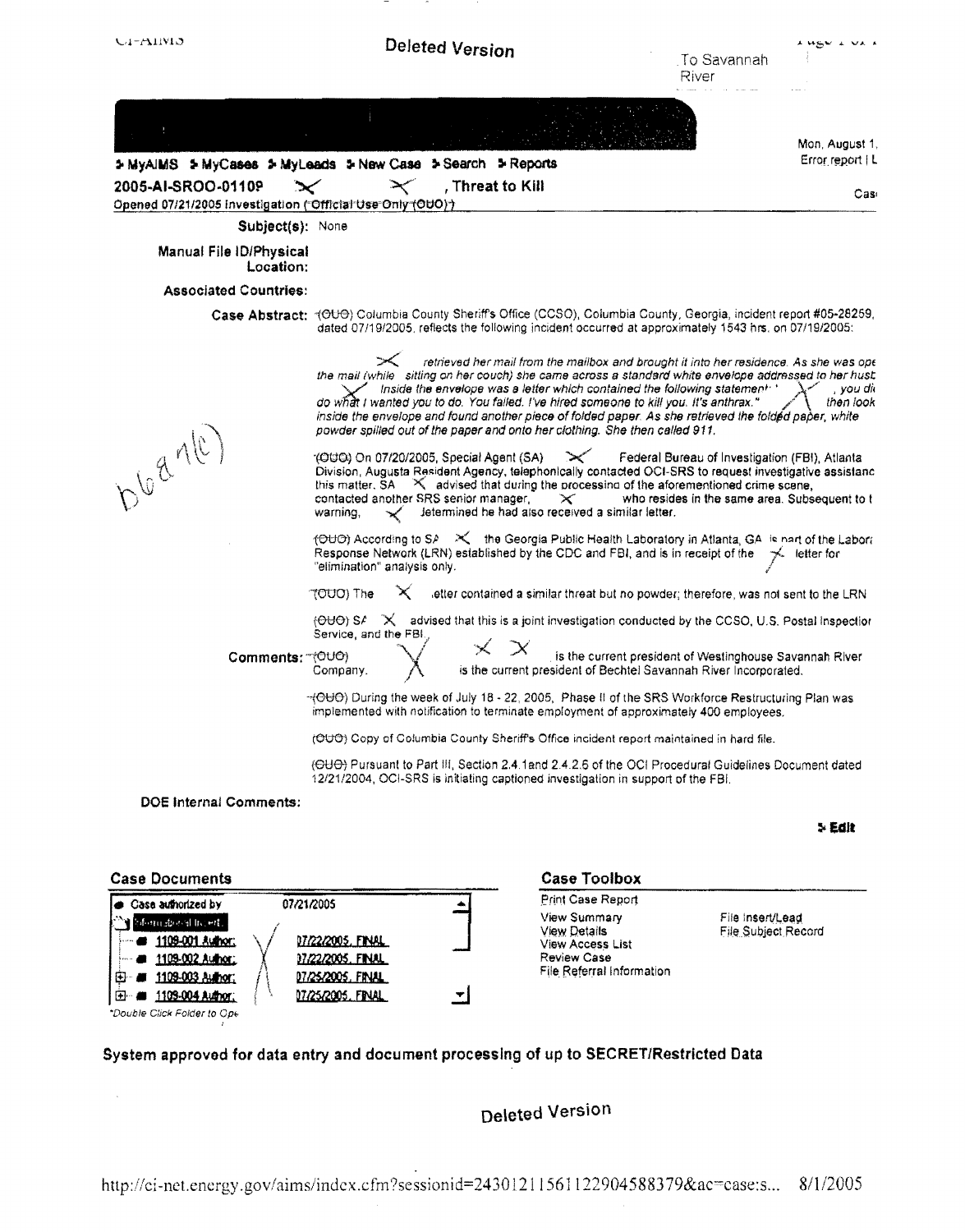| > MyAIMS > MyCases > MyLeads > New Case > Search > Reports                                                                |                                                                                                                             | Mon, August 1,<br>Error report   L             |
|---------------------------------------------------------------------------------------------------------------------------|-----------------------------------------------------------------------------------------------------------------------------|------------------------------------------------|
| 2005-AI-SROO-01109<br>Opened 07/21/2005 Investigation (-Official Use Only (OUO) }                                         | , Threat to Kill                                                                                                            | Cas <sub>i</sub>                               |
| Insert ID: 1109-001                                                                                                       |                                                                                                                             | FINALIZED by<br>07/22/                         |
| Manual File<br>None<br><b>ID/Physical Location:</b>                                                                       | Date (MM/DD/YYYY): 07/22/2005                                                                                               |                                                |
| Insert Classification: - Official Use Only (OUO)                                                                          | <b>Associated Countries: None</b>                                                                                           |                                                |
| Author:                                                                                                                   | Originating Office: (SROO)                                                                                                  | Savannah River Ops Office & Site<br>Aiken, SC  |
| Posted Files: None Posted.<br>$(A)$ = File Approved                                                                       | Other Investigators:                                                                                                        | None                                           |
| Insert Abstract:                                                                                                          |                                                                                                                             |                                                |
| Federal Bureau of Investigation (FBI), Atlanta Division, Augusta Resident Agency.                                         | (OUO) This investigation was predicated upon a request for investigative assistance, on 07/20/2005, from Special Agent (SA) |                                                |
| (OUO) Subsequent to receipt of that request, liaison was established with<br>and Emergency Services, Savannah River Site. |                                                                                                                             | Director, Office of Safeguards, Security       |
| Comments:                                                                                                                 |                                                                                                                             |                                                |
| None                                                                                                                      |                                                                                                                             |                                                |
| References:                                                                                                               | DOE Internal Comments:                                                                                                      |                                                |
| None                                                                                                                      | (OUO) Concerns were expressed and addressed regarding the<br>involvement of OCI in this matter.                             |                                                |
| <b>Case Documents</b>                                                                                                     | <b>Case Toolbox</b>                                                                                                         |                                                |
| 07/21/2005<br>Case authorized by<br>informational inserts                                                                 | Print Insert Report<br>View Summary<br><b>View Details</b><br><b>View Access List</b>                                       | File Insert/Lead<br><b>File Subject Record</b> |

### System approved for data entry and document processing of up to SECRET/Restricted Data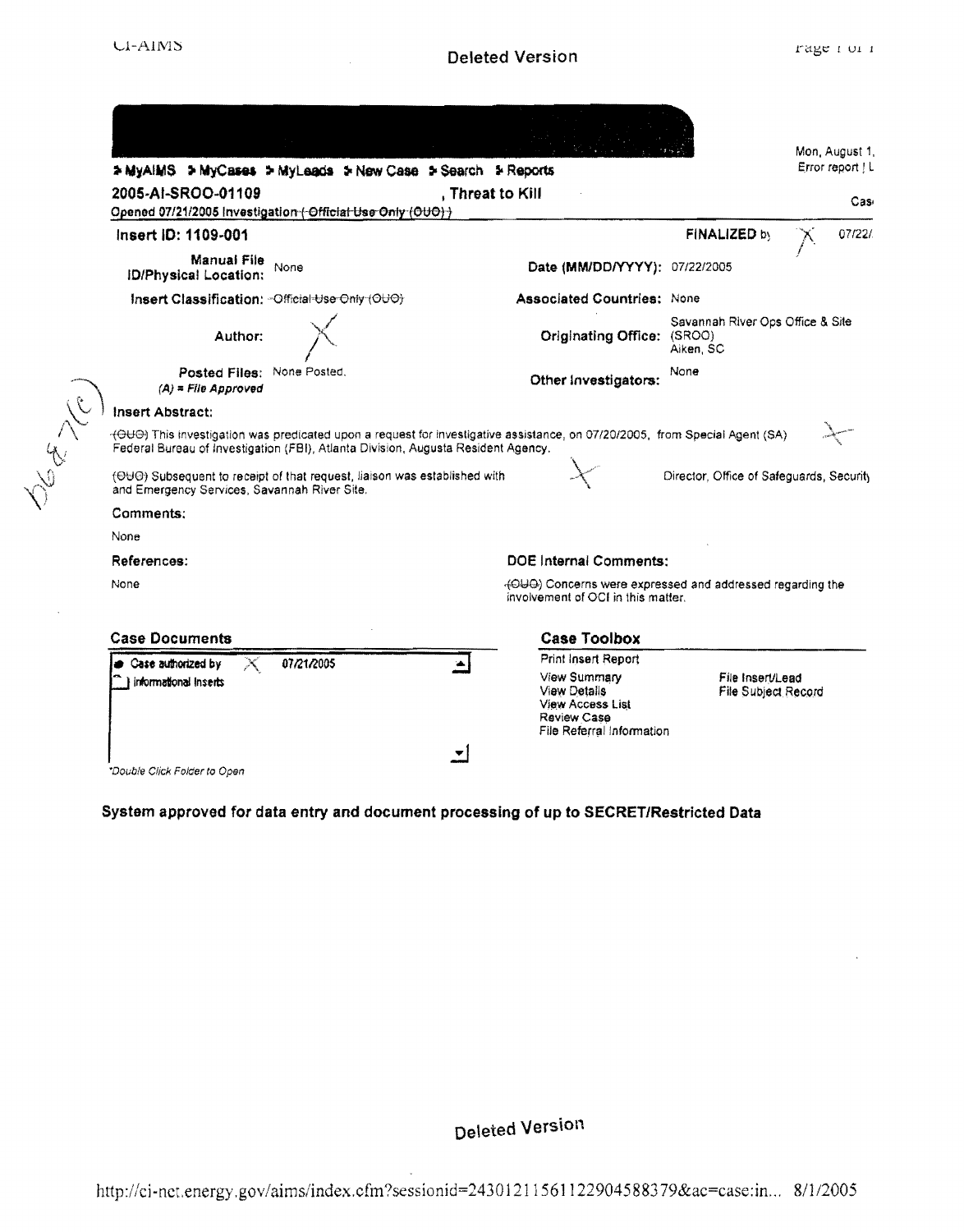| Error report $ L $<br>5 MyAIMS > MyCases > MyLeads > New Case > Search > Reports<br>., Threat to Kill<br>2005-AI-SROO-01109<br>Cas<br>Opened 07/21/2005 Investigation ( Official Use Only (OUO) )<br>FINALIZED by<br>07/25/<br>insert ID: 1109-002<br>Manual File<br>None<br>Date (MM/DD/YYYY): 07/22/2005<br><b>ID/Physical Location:</b><br>Insert Classification: Official Use Only (OUO)<br><b>Associated Countries: None</b><br>Savannah River Ops Office & Site<br>Author:<br>Originating Office: (SROO)<br>Aiken, SC<br>Posted Files: None Posted.<br>None<br>Other Investigators:<br>$(A)$ = File Approved<br>Insert Abstract:<br>rOUO) The facts articulated in referenced communication indicate that<br>sailed 911. Upon receipt of the call, the Columbia County<br>Sheriff's Office (CCSO) responded with Emergency Medical Services (EMS), Hazmat, and Fire Department. Notifications were also made to th<br>U.S. Postal Inspectors, FBI, and CCSO Investigations. This activity did not go unnoticed by the local media. The local evening news reports<br>carried full coverage of the events at the scene. The local newspaper, The Augusta Chronicle, carried a front page article on the following<br>morning.<br>(OUC) The publicity surrounding this event, coupled with the serious nature of the threat imposed unusual requirements on OCI vis-a-vis it's<br>supportive role to the FBI.<br>TOUO) As such, with the approval of the FBI, on 07/21/2005, at 1:00pm, SCIO > strategy convened a meeting of senior managers, at SRS, in or<br>to provide an update on the events. Invitations were extended to the respective heads of agencies at SRS. Inaddition to SCIO<br>snd<br>he following were in attendance.<br>DOE-Office of Safeguards, Security, and Emergency Services (OSS&ES), Security Incident Program Mgr.<br>Wackenhut Security International (WSI), Deputy General Manager<br>Wackenhut Security International, General Manager<br>Bechtel Savannah River<br>DOE-SR<br>Westinghouse Savannah River Company (WSRC), SS&ES<br>DOE-OSS&ES, Director<br>DOE-OSS&ES<br>explained the role of OCI-SRS regarding the request for investigative assistance by the FBI. CIO<br>provided a<br>$+0 +0$ $+0$ $+0$ $+0$ $+0$ $+0$ $+0$ $+0$ $+0$ $+0$ $+0$<br>sanitized update of the case investigation.<br>Comments:<br>(OUO) Preparatory to participation in the above mentioned meeting, the following documents were reviewed concerning the role/responsibility<br>OCI-SRS in this matter:<br>1 - Executive Order 12333, dated 12/04/1981, Part 2, Section 2.6, entitled Assistance to Law Enforcement Authorities.<br>2 - Department of Energy Procedures for Intelligence Activities, dated 10/19/1992, Part XIII, entitled Provision of Assistance to<br>Law<br><b>Enforcement Agencies.</b><br><b>DOE Internal Comments:</b><br>References:<br>Gase predication dated 07/21/2005.<br>None<br><b>Case Toolbox</b><br><b>Case Documents</b><br><b>Print Insert Report</b><br>07/21/2005<br>Case authorized by<br>View Summary<br>File insert/Lead<br>informational inserts<br><b>View Details</b><br>File Subject Record<br><b>View Access List</b><br>Review Case<br>File Referral Information<br>*Dauble Click Folder to Open | Mon, August 1, |
|----------------------------------------------------------------------------------------------------------------------------------------------------------------------------------------------------------------------------------------------------------------------------------------------------------------------------------------------------------------------------------------------------------------------------------------------------------------------------------------------------------------------------------------------------------------------------------------------------------------------------------------------------------------------------------------------------------------------------------------------------------------------------------------------------------------------------------------------------------------------------------------------------------------------------------------------------------------------------------------------------------------------------------------------------------------------------------------------------------------------------------------------------------------------------------------------------------------------------------------------------------------------------------------------------------------------------------------------------------------------------------------------------------------------------------------------------------------------------------------------------------------------------------------------------------------------------------------------------------------------------------------------------------------------------------------------------------------------------------------------------------------------------------------------------------------------------------------------------------------------------------------------------------------------------------------------------------------------------------------------------------------------------------------------------------------------------------------------------------------------------------------------------------------------------------------------------------------------------------------------------------------------------------------------------------------------------------------------------------------------------------------------------------------------------------------------------------------------------------------------------------------------------------------------------------------------------------------------------------------------------------------------------------------------------------------------------------------------------------------------------------------------------------------------------------------------------------------------------------------------------------------------------------------------------------------------------------------------------------------------------------------------------------------------------------------------------------------------------------------------------------------------------------------------------------------------------------------------------------------------------------------------|----------------|
|                                                                                                                                                                                                                                                                                                                                                                                                                                                                                                                                                                                                                                                                                                                                                                                                                                                                                                                                                                                                                                                                                                                                                                                                                                                                                                                                                                                                                                                                                                                                                                                                                                                                                                                                                                                                                                                                                                                                                                                                                                                                                                                                                                                                                                                                                                                                                                                                                                                                                                                                                                                                                                                                                                                                                                                                                                                                                                                                                                                                                                                                                                                                                                                                                                                                      |                |
|                                                                                                                                                                                                                                                                                                                                                                                                                                                                                                                                                                                                                                                                                                                                                                                                                                                                                                                                                                                                                                                                                                                                                                                                                                                                                                                                                                                                                                                                                                                                                                                                                                                                                                                                                                                                                                                                                                                                                                                                                                                                                                                                                                                                                                                                                                                                                                                                                                                                                                                                                                                                                                                                                                                                                                                                                                                                                                                                                                                                                                                                                                                                                                                                                                                                      |                |
|                                                                                                                                                                                                                                                                                                                                                                                                                                                                                                                                                                                                                                                                                                                                                                                                                                                                                                                                                                                                                                                                                                                                                                                                                                                                                                                                                                                                                                                                                                                                                                                                                                                                                                                                                                                                                                                                                                                                                                                                                                                                                                                                                                                                                                                                                                                                                                                                                                                                                                                                                                                                                                                                                                                                                                                                                                                                                                                                                                                                                                                                                                                                                                                                                                                                      |                |
|                                                                                                                                                                                                                                                                                                                                                                                                                                                                                                                                                                                                                                                                                                                                                                                                                                                                                                                                                                                                                                                                                                                                                                                                                                                                                                                                                                                                                                                                                                                                                                                                                                                                                                                                                                                                                                                                                                                                                                                                                                                                                                                                                                                                                                                                                                                                                                                                                                                                                                                                                                                                                                                                                                                                                                                                                                                                                                                                                                                                                                                                                                                                                                                                                                                                      |                |
|                                                                                                                                                                                                                                                                                                                                                                                                                                                                                                                                                                                                                                                                                                                                                                                                                                                                                                                                                                                                                                                                                                                                                                                                                                                                                                                                                                                                                                                                                                                                                                                                                                                                                                                                                                                                                                                                                                                                                                                                                                                                                                                                                                                                                                                                                                                                                                                                                                                                                                                                                                                                                                                                                                                                                                                                                                                                                                                                                                                                                                                                                                                                                                                                                                                                      |                |
|                                                                                                                                                                                                                                                                                                                                                                                                                                                                                                                                                                                                                                                                                                                                                                                                                                                                                                                                                                                                                                                                                                                                                                                                                                                                                                                                                                                                                                                                                                                                                                                                                                                                                                                                                                                                                                                                                                                                                                                                                                                                                                                                                                                                                                                                                                                                                                                                                                                                                                                                                                                                                                                                                                                                                                                                                                                                                                                                                                                                                                                                                                                                                                                                                                                                      |                |
|                                                                                                                                                                                                                                                                                                                                                                                                                                                                                                                                                                                                                                                                                                                                                                                                                                                                                                                                                                                                                                                                                                                                                                                                                                                                                                                                                                                                                                                                                                                                                                                                                                                                                                                                                                                                                                                                                                                                                                                                                                                                                                                                                                                                                                                                                                                                                                                                                                                                                                                                                                                                                                                                                                                                                                                                                                                                                                                                                                                                                                                                                                                                                                                                                                                                      |                |
|                                                                                                                                                                                                                                                                                                                                                                                                                                                                                                                                                                                                                                                                                                                                                                                                                                                                                                                                                                                                                                                                                                                                                                                                                                                                                                                                                                                                                                                                                                                                                                                                                                                                                                                                                                                                                                                                                                                                                                                                                                                                                                                                                                                                                                                                                                                                                                                                                                                                                                                                                                                                                                                                                                                                                                                                                                                                                                                                                                                                                                                                                                                                                                                                                                                                      |                |
|                                                                                                                                                                                                                                                                                                                                                                                                                                                                                                                                                                                                                                                                                                                                                                                                                                                                                                                                                                                                                                                                                                                                                                                                                                                                                                                                                                                                                                                                                                                                                                                                                                                                                                                                                                                                                                                                                                                                                                                                                                                                                                                                                                                                                                                                                                                                                                                                                                                                                                                                                                                                                                                                                                                                                                                                                                                                                                                                                                                                                                                                                                                                                                                                                                                                      |                |
|                                                                                                                                                                                                                                                                                                                                                                                                                                                                                                                                                                                                                                                                                                                                                                                                                                                                                                                                                                                                                                                                                                                                                                                                                                                                                                                                                                                                                                                                                                                                                                                                                                                                                                                                                                                                                                                                                                                                                                                                                                                                                                                                                                                                                                                                                                                                                                                                                                                                                                                                                                                                                                                                                                                                                                                                                                                                                                                                                                                                                                                                                                                                                                                                                                                                      |                |
|                                                                                                                                                                                                                                                                                                                                                                                                                                                                                                                                                                                                                                                                                                                                                                                                                                                                                                                                                                                                                                                                                                                                                                                                                                                                                                                                                                                                                                                                                                                                                                                                                                                                                                                                                                                                                                                                                                                                                                                                                                                                                                                                                                                                                                                                                                                                                                                                                                                                                                                                                                                                                                                                                                                                                                                                                                                                                                                                                                                                                                                                                                                                                                                                                                                                      |                |
|                                                                                                                                                                                                                                                                                                                                                                                                                                                                                                                                                                                                                                                                                                                                                                                                                                                                                                                                                                                                                                                                                                                                                                                                                                                                                                                                                                                                                                                                                                                                                                                                                                                                                                                                                                                                                                                                                                                                                                                                                                                                                                                                                                                                                                                                                                                                                                                                                                                                                                                                                                                                                                                                                                                                                                                                                                                                                                                                                                                                                                                                                                                                                                                                                                                                      |                |
|                                                                                                                                                                                                                                                                                                                                                                                                                                                                                                                                                                                                                                                                                                                                                                                                                                                                                                                                                                                                                                                                                                                                                                                                                                                                                                                                                                                                                                                                                                                                                                                                                                                                                                                                                                                                                                                                                                                                                                                                                                                                                                                                                                                                                                                                                                                                                                                                                                                                                                                                                                                                                                                                                                                                                                                                                                                                                                                                                                                                                                                                                                                                                                                                                                                                      |                |
|                                                                                                                                                                                                                                                                                                                                                                                                                                                                                                                                                                                                                                                                                                                                                                                                                                                                                                                                                                                                                                                                                                                                                                                                                                                                                                                                                                                                                                                                                                                                                                                                                                                                                                                                                                                                                                                                                                                                                                                                                                                                                                                                                                                                                                                                                                                                                                                                                                                                                                                                                                                                                                                                                                                                                                                                                                                                                                                                                                                                                                                                                                                                                                                                                                                                      |                |
|                                                                                                                                                                                                                                                                                                                                                                                                                                                                                                                                                                                                                                                                                                                                                                                                                                                                                                                                                                                                                                                                                                                                                                                                                                                                                                                                                                                                                                                                                                                                                                                                                                                                                                                                                                                                                                                                                                                                                                                                                                                                                                                                                                                                                                                                                                                                                                                                                                                                                                                                                                                                                                                                                                                                                                                                                                                                                                                                                                                                                                                                                                                                                                                                                                                                      |                |
|                                                                                                                                                                                                                                                                                                                                                                                                                                                                                                                                                                                                                                                                                                                                                                                                                                                                                                                                                                                                                                                                                                                                                                                                                                                                                                                                                                                                                                                                                                                                                                                                                                                                                                                                                                                                                                                                                                                                                                                                                                                                                                                                                                                                                                                                                                                                                                                                                                                                                                                                                                                                                                                                                                                                                                                                                                                                                                                                                                                                                                                                                                                                                                                                                                                                      |                |
|                                                                                                                                                                                                                                                                                                                                                                                                                                                                                                                                                                                                                                                                                                                                                                                                                                                                                                                                                                                                                                                                                                                                                                                                                                                                                                                                                                                                                                                                                                                                                                                                                                                                                                                                                                                                                                                                                                                                                                                                                                                                                                                                                                                                                                                                                                                                                                                                                                                                                                                                                                                                                                                                                                                                                                                                                                                                                                                                                                                                                                                                                                                                                                                                                                                                      |                |
|                                                                                                                                                                                                                                                                                                                                                                                                                                                                                                                                                                                                                                                                                                                                                                                                                                                                                                                                                                                                                                                                                                                                                                                                                                                                                                                                                                                                                                                                                                                                                                                                                                                                                                                                                                                                                                                                                                                                                                                                                                                                                                                                                                                                                                                                                                                                                                                                                                                                                                                                                                                                                                                                                                                                                                                                                                                                                                                                                                                                                                                                                                                                                                                                                                                                      |                |
|                                                                                                                                                                                                                                                                                                                                                                                                                                                                                                                                                                                                                                                                                                                                                                                                                                                                                                                                                                                                                                                                                                                                                                                                                                                                                                                                                                                                                                                                                                                                                                                                                                                                                                                                                                                                                                                                                                                                                                                                                                                                                                                                                                                                                                                                                                                                                                                                                                                                                                                                                                                                                                                                                                                                                                                                                                                                                                                                                                                                                                                                                                                                                                                                                                                                      |                |
|                                                                                                                                                                                                                                                                                                                                                                                                                                                                                                                                                                                                                                                                                                                                                                                                                                                                                                                                                                                                                                                                                                                                                                                                                                                                                                                                                                                                                                                                                                                                                                                                                                                                                                                                                                                                                                                                                                                                                                                                                                                                                                                                                                                                                                                                                                                                                                                                                                                                                                                                                                                                                                                                                                                                                                                                                                                                                                                                                                                                                                                                                                                                                                                                                                                                      |                |
|                                                                                                                                                                                                                                                                                                                                                                                                                                                                                                                                                                                                                                                                                                                                                                                                                                                                                                                                                                                                                                                                                                                                                                                                                                                                                                                                                                                                                                                                                                                                                                                                                                                                                                                                                                                                                                                                                                                                                                                                                                                                                                                                                                                                                                                                                                                                                                                                                                                                                                                                                                                                                                                                                                                                                                                                                                                                                                                                                                                                                                                                                                                                                                                                                                                                      |                |
|                                                                                                                                                                                                                                                                                                                                                                                                                                                                                                                                                                                                                                                                                                                                                                                                                                                                                                                                                                                                                                                                                                                                                                                                                                                                                                                                                                                                                                                                                                                                                                                                                                                                                                                                                                                                                                                                                                                                                                                                                                                                                                                                                                                                                                                                                                                                                                                                                                                                                                                                                                                                                                                                                                                                                                                                                                                                                                                                                                                                                                                                                                                                                                                                                                                                      |                |
|                                                                                                                                                                                                                                                                                                                                                                                                                                                                                                                                                                                                                                                                                                                                                                                                                                                                                                                                                                                                                                                                                                                                                                                                                                                                                                                                                                                                                                                                                                                                                                                                                                                                                                                                                                                                                                                                                                                                                                                                                                                                                                                                                                                                                                                                                                                                                                                                                                                                                                                                                                                                                                                                                                                                                                                                                                                                                                                                                                                                                                                                                                                                                                                                                                                                      |                |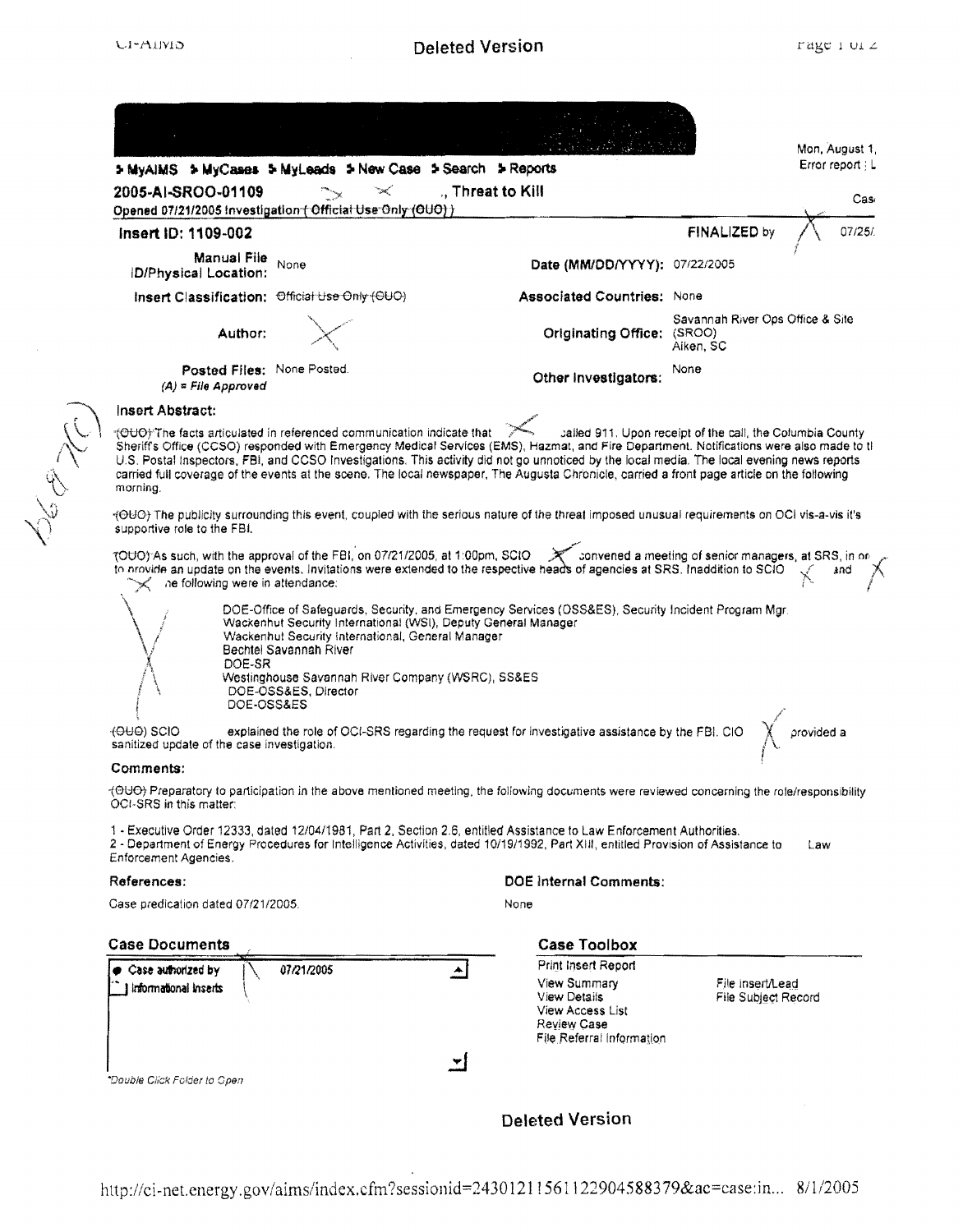1968 W

## **Deleted Version**

 $\bar{\mathbf{x}}$ 

|                                                    | 5 MyAIMS 5 MyCases 5 MyLeads 5 New Case 5 Search 5 Reports |                                                                                                                                                                                                                                                                                                                                                                                                                    |                                               | Error report   L |
|----------------------------------------------------|------------------------------------------------------------|--------------------------------------------------------------------------------------------------------------------------------------------------------------------------------------------------------------------------------------------------------------------------------------------------------------------------------------------------------------------------------------------------------------------|-----------------------------------------------|------------------|
| 2005-AI-SROO-01109                                 | Opened 07/21/2005 Investigation (Official Use Only (OUO))- | Threat to Kill                                                                                                                                                                                                                                                                                                                                                                                                     |                                               | Cas <sub>1</sub> |
| Insert ID: 1109-003                                |                                                            |                                                                                                                                                                                                                                                                                                                                                                                                                    | FINALIZED by                                  | 37/25/           |
| <b>Manual File</b><br><b>ID/Physical Location:</b> | None                                                       | Date (MM/DD/YYYY): 07/25/2005                                                                                                                                                                                                                                                                                                                                                                                      |                                               |                  |
|                                                    | Insert Classification: Official Use Only (OUO)             | <b>Associated Countries: None</b>                                                                                                                                                                                                                                                                                                                                                                                  |                                               |                  |
| Author:                                            |                                                            | Originating Office: (SROO)                                                                                                                                                                                                                                                                                                                                                                                         | Savannah River Ops Office & Site<br>Aiken, SC |                  |
|                                                    |                                                            |                                                                                                                                                                                                                                                                                                                                                                                                                    |                                               |                  |
| $(A)$ = File Approved                              | Posted Files: Crimestoppers bulletin (A)                   | Other Investigators:                                                                                                                                                                                                                                                                                                                                                                                               | None                                          |                  |
| <b>Insert Abstract:</b>                            |                                                            |                                                                                                                                                                                                                                                                                                                                                                                                                    |                                               |                  |
|                                                    |                                                            | (OUO) Attached "Crime Stoppers" bulletin was disseminated, by DOE-OSSES to SRS employees, via the ShRINE network, on 07/21/2005<br>to dissemination, OSSES was in contact with OCI-SRS regarding the content of the bulletin. OCI-SRS provided the fascimile telphone number<br>the FBI, Augusta Resident Agency, with the recommendation that coordination be effected with the lead case agent prior to release. |                                               |                  |
| Comments:                                          |                                                            |                                                                                                                                                                                                                                                                                                                                                                                                                    |                                               |                  |
| None                                               |                                                            |                                                                                                                                                                                                                                                                                                                                                                                                                    |                                               |                  |
| References:                                        |                                                            | <b>DOE Internal Comments:</b>                                                                                                                                                                                                                                                                                                                                                                                      |                                               |                  |
| None                                               |                                                            | None                                                                                                                                                                                                                                                                                                                                                                                                               |                                               |                  |
| <b>Case Documents</b>                              |                                                            | <b>Case Toolbox</b>                                                                                                                                                                                                                                                                                                                                                                                                |                                               |                  |

### System approved for data entry and document processing of up to SECRET/Restricted Data

**Deleted Version** 

 $\hat{\mathcal{A}}$ 

 $\mathcal{L}_{\mathcal{L}}$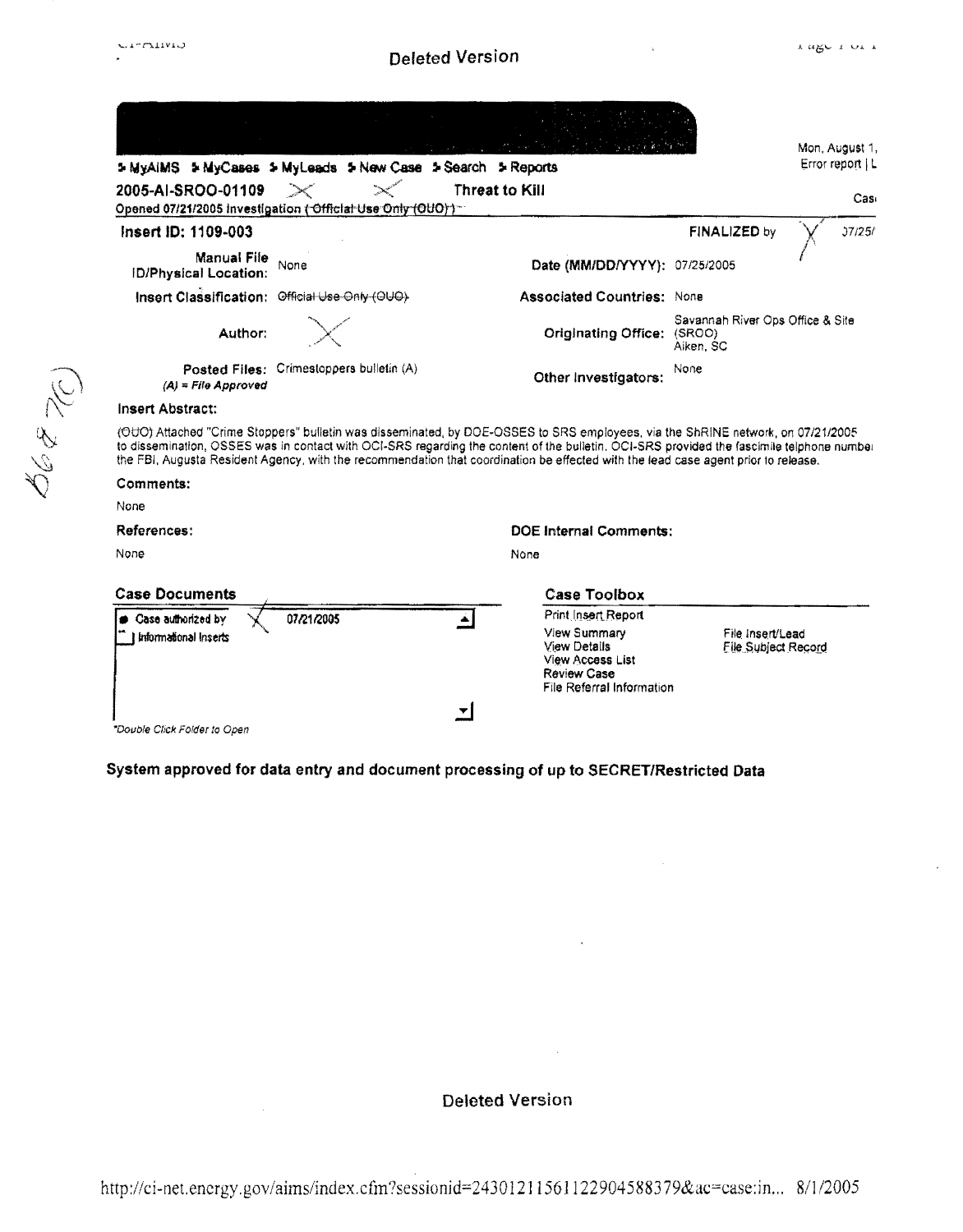

SRS Crime Stoppers needs your help in solving the following crime. Any information you provide leading to

an arrest can earn you a cash reward of up to  $$1,000$  and you may remain completely anonymous.

On July 19, 2005 a letter containing a suspicious powder was received at the Martinez, Georgia home of WSRC President **Contract Contract Contract Contract Contract Contract Contract Contract Contract Contract Contract Contract Contract Contract Contract Contract Contract Contract Contract Contract Contract Contract Contract Contract Contr** 

Another suspicious letter of similar content was found a few hours later at the home of  $\sim$  President of BSRI.

00\$ 7(C)

Ifyou have any information concerning this incident, please contact

# Crime \$topper\$.

Your information is needed and you will remain completely anonymous. To give information regarding this case or to report any other criminal act occurring on the SRS, please contact: 95 - CRIME STOPPERS (952-7463). You may also contact Crime Stoppers on the site web at http://wsiweb.srs.gov/crimcstop/tips.asp your information entered on the web cannot be traced back to you. You will be given a number generated electronically so you may check on the progress of the case and to determine if you are eligible for a cash reward.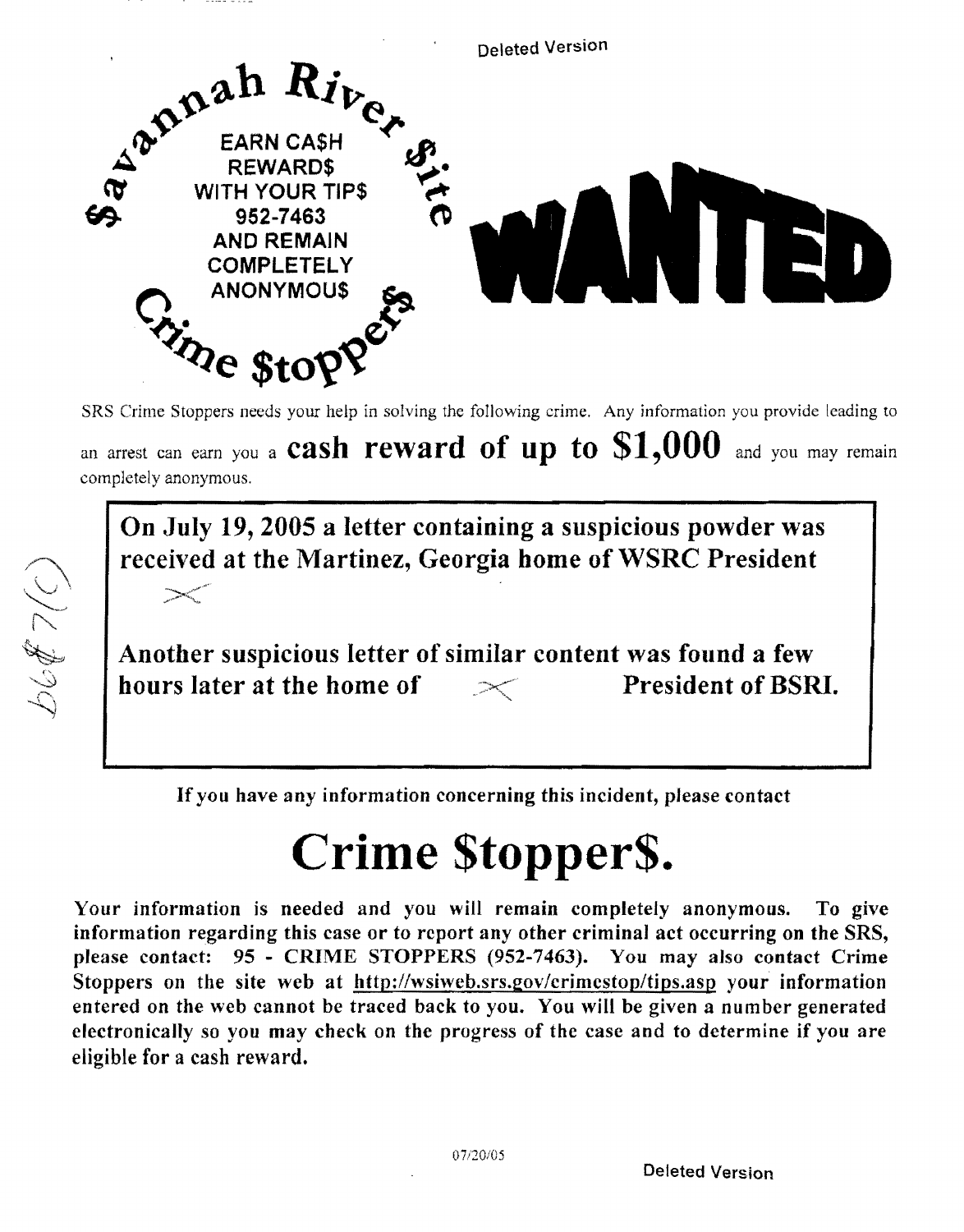0/65399

 $\mathbf{I}$ 

|                                                            | > MyAIMS > MyCases > MyLeads > New Case > Search > Reports                                                                                                                                                                                                                                                                                        |                                                                                                                                                                             |                                               | Mon, August 1,<br>Error report   L |
|------------------------------------------------------------|---------------------------------------------------------------------------------------------------------------------------------------------------------------------------------------------------------------------------------------------------------------------------------------------------------------------------------------------------|-----------------------------------------------------------------------------------------------------------------------------------------------------------------------------|-----------------------------------------------|------------------------------------|
| 2005-AI-SROO-01109                                         | Opened 07/21/2005 Investigation (Official Use Only (OUO) )                                                                                                                                                                                                                                                                                        | , Threat to Kill                                                                                                                                                            |                                               | Cas                                |
| Insert ID: 1109-005                                        |                                                                                                                                                                                                                                                                                                                                                   |                                                                                                                                                                             | FINALIZED by                                  | 07/27/                             |
| Manual File<br><b>ID/Physical Location:</b>                | None                                                                                                                                                                                                                                                                                                                                              | Date (MM/DD/YYYY): 07/26/2005                                                                                                                                               |                                               |                                    |
| Insert Classification: Official Use Only (OUO)             |                                                                                                                                                                                                                                                                                                                                                   | <b>Associated Countries: None</b>                                                                                                                                           |                                               |                                    |
| Author:                                                    |                                                                                                                                                                                                                                                                                                                                                   | Originating Office: (SROO)                                                                                                                                                  | Savannah River Ops Office & Site<br>Aiken, SC |                                    |
| Posted Files:<br>(A) = File Approved                       |                                                                                                                                                                                                                                                                                                                                                   | Other Investigators:                                                                                                                                                        | None                                          |                                    |
| <del>(OUO</del> ) The<br><del>√OUO)</del> The<br>Comments: | (OUO) Attached for the file, are copies of the letters received by<br>President, Bechtel Savannah River Incorporated (BSRI).<br>letter was received by OCI-SRS on Wednesday, July 20, 2005.<br>atter was received by OCI-SRS on Monday July 25, 2005.<br>(OUO) Laboratory tests regarding the presence of Anthrax were negative for both letters. | President, Westinghouse Savannah River Company (WSRC), and                                                                                                                  |                                               |                                    |
| References:                                                |                                                                                                                                                                                                                                                                                                                                                   | DOE Internal Comments:                                                                                                                                                      |                                               |                                    |
| None                                                       |                                                                                                                                                                                                                                                                                                                                                   | <b>-(OUO)</b> OCI-SRS is keenly aware of the sensitivities involved in the<br>above captioned investigation and the requisite limited distribution c<br>attached documents. |                                               |                                    |
| <b>Case Documents</b>                                      |                                                                                                                                                                                                                                                                                                                                                   | <b>Case Toolbox</b>                                                                                                                                                         |                                               |                                    |
| Case authorized by                                         | )7/21/2005                                                                                                                                                                                                                                                                                                                                        | Print Insert Report                                                                                                                                                         |                                               |                                    |
| Informational Inserts                                      |                                                                                                                                                                                                                                                                                                                                                   | View Summary<br><b>View Details</b><br>View Access List<br>Review Case<br>File Referral Information                                                                         | File Insert/Lead<br>File Subject Record       |                                    |
|                                                            |                                                                                                                                                                                                                                                                                                                                                   |                                                                                                                                                                             |                                               |                                    |
| *Double Click Folder to Open                               |                                                                                                                                                                                                                                                                                                                                                   |                                                                                                                                                                             |                                               |                                    |

System approved for data entry and document processing of up to SECRET/Restricted Data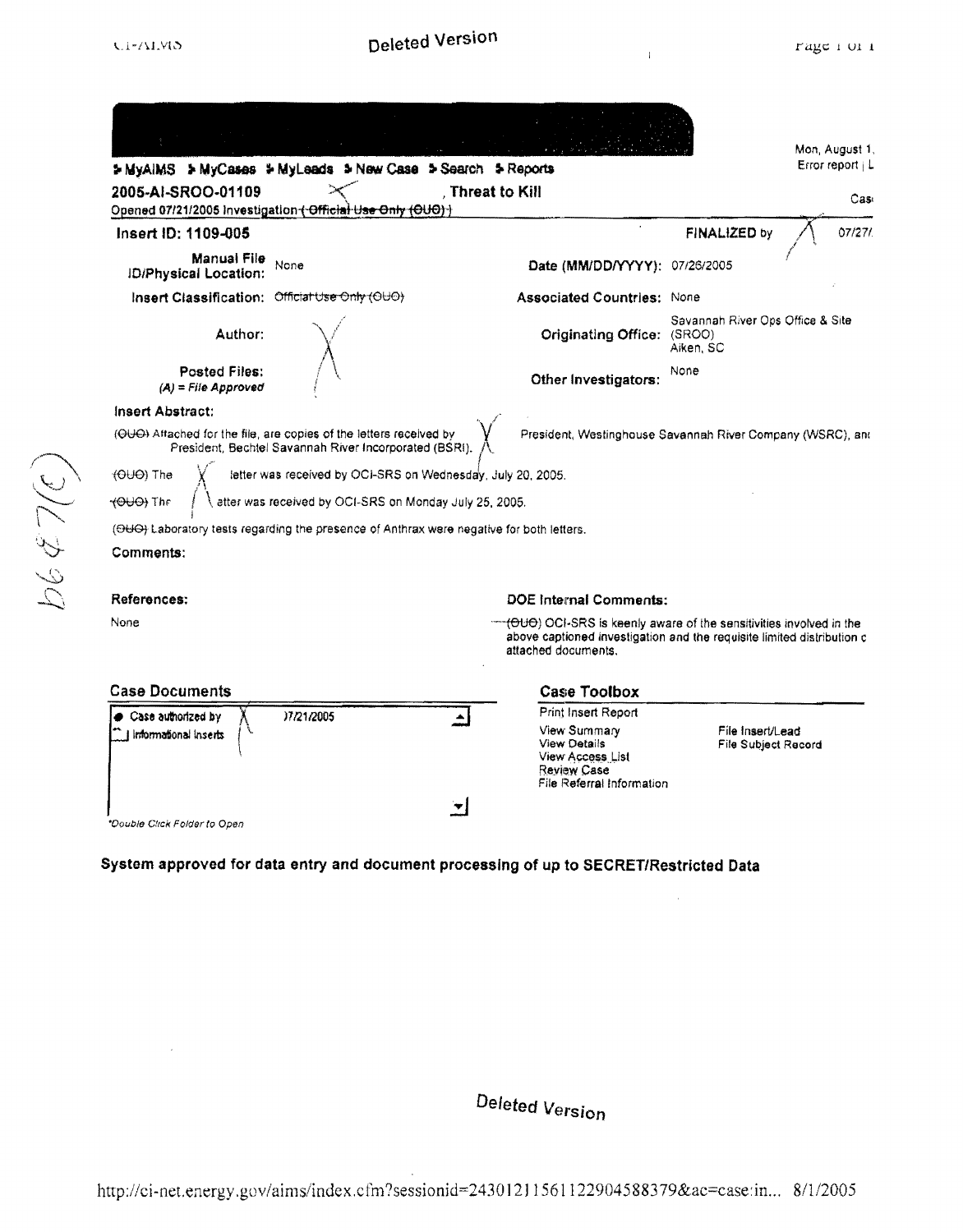|                                             |                                                                                 |                                                                                                                                                                                                                                                                                                                                                                                            |                                               | Mon, August 1,   |
|---------------------------------------------|---------------------------------------------------------------------------------|--------------------------------------------------------------------------------------------------------------------------------------------------------------------------------------------------------------------------------------------------------------------------------------------------------------------------------------------------------------------------------------------|-----------------------------------------------|------------------|
|                                             | > MyAIMS > MyCases > MyLeads > New Case > Search > Reports                      |                                                                                                                                                                                                                                                                                                                                                                                            |                                               | Error report   L |
| 2005-AI-SROO-01109                          | Opened 07/21/2005 Investigation (Official Use Only (OUO) )                      | .'hreat to Kill                                                                                                                                                                                                                                                                                                                                                                            |                                               | Cas∘             |
| Insert ID: 1109-007                         |                                                                                 |                                                                                                                                                                                                                                                                                                                                                                                            | FINALIZED by                                  | 07/28/           |
| Manual File<br><b>ID/Physical Location:</b> | None                                                                            | Date (MM/DD/YYYY): 07/27/2005                                                                                                                                                                                                                                                                                                                                                              |                                               |                  |
|                                             | Insert Classification: - Official Use-Only-(OUO)                                | <b>Associated Countries: None</b>                                                                                                                                                                                                                                                                                                                                                          |                                               |                  |
| Author:                                     |                                                                                 | Originating Office: (SROO)                                                                                                                                                                                                                                                                                                                                                                 | Savannah River Ops Office & Site<br>Aiken, SC |                  |
| $(A)$ = File Approved                       | Posted Files: Anonymous tip (A)                                                 | Other Investigators:                                                                                                                                                                                                                                                                                                                                                                       | None                                          |                  |
| <b>Insert Abstract:</b>                     |                                                                                 |                                                                                                                                                                                                                                                                                                                                                                                            |                                               |                  |
| River Site (SRS).                           |                                                                                 | -(OUO) Referenced communication reflects the dissemination of a "Crime Stoppers" bulletin, on July 21, 2005, to the employees at the Savanr                                                                                                                                                                                                                                                |                                               |                  |
|                                             | Wackenhut Services Incorporated (WSI), concerning the disseminated information. | (OUO) Subsequent to the issuance of the above bulletin, an anonymous tip (see attached) was received via facsimile, on July 26, 2005, by                                                                                                                                                                                                                                                   |                                               |                  |
|                                             |                                                                                 | TOUO) WSI representative<br>Augusta Resident Agency to report the information Unon completing his report, SA Augusta Texteral Bureau of Investigation (FBI),<br>Information. Recieving a negative response, SA Auformed Shelt that                                                                                                                                                         |                                               |                  |
|                                             |                                                                                 | -(OUO) On July 26, 2005, at approximately 3:00pm, SA > lelephonically provided OCI-SRS a summary of the "tip" information.                                                                                                                                                                                                                                                                 |                                               |                  |
|                                             |                                                                                 | (OUO) On July 27, 2005, OCI-SRS telephonically left a message with $\frac{1}{2}$ advising him of the information provided by SA $\chi$ and requested a hard copy of the facsimile and a return phone call to further discuss the ma                                                                                                                                                        |                                               |                  |
|                                             |                                                                                 | (OUO) On July 27, 2005, at approximately 9:00am, a copy of the anonymous tip was received at OCI-SRS, via facsimile from                                                                                                                                                                                                                                                                   |                                               |                  |
| Comments:                                   |                                                                                 |                                                                                                                                                                                                                                                                                                                                                                                            |                                               |                  |
| References:                                 |                                                                                 | <b>DOE Internal Comments:</b>                                                                                                                                                                                                                                                                                                                                                              |                                               |                  |
| File Insert #01109-003.                     |                                                                                 | (OUO)<br>CT/WMD Joint Working Group that is coordinated by the FBI and rul<br>$\times$ . As a result of that relationship, coupled with previous<br>SA –<br>communications (email, meetings) regarding who is the point of con-<br>at SRS concerning this matter $\mathcal{R}$ elephonically contented SA $\mathcal{R}$<br>on Monday July 25, 2005. Subsequent to that call, SA and advise | (DOE OSSES) is a participant in the CSRA      |                  |
|                                             |                                                                                 | OCI-SRS of the conversation with $X$ , and the fact that he (SA $\times$<br>conveyed to $\prec$ that due to the terrorism/wmd aspects of this mat<br>the FBI considers OCI-SRS as the point of contact.                                                                                                                                                                                    |                                               |                  |
|                                             |                                                                                 | $\overline{(\Theta \cup \Theta)}$ -It is interesting to note, the aforesaid conversation (<br>notwithstanding v rever contacted OCI regarding the tip<br>information.                                                                                                                                                                                                                      |                                               |                  |
| <b>Case Documents</b>                       |                                                                                 | <b>Case Toolbox</b>                                                                                                                                                                                                                                                                                                                                                                        |                                               |                  |
| Case authorized by<br>Informational Inserts | 07/21/2005                                                                      | <b>Print Insert Report</b><br>View Summary<br><b>View Details</b><br><b>View Access List</b><br>Review Case<br>File Referral Information                                                                                                                                                                                                                                                   | File Insert/Lead<br>File Subject Record       |                  |
| *Double Click Folder to Open                |                                                                                 |                                                                                                                                                                                                                                                                                                                                                                                            |                                               |                  |
|                                             |                                                                                 | System approved for data entry and document processing of up to SECRET/Restricted Data                                                                                                                                                                                                                                                                                                     |                                               |                  |

http://ci-net.energy.gov/aims/index.cfm?sessionid=24301211561122904588379&ac=case:in... 8/1/2005

(2) Le 99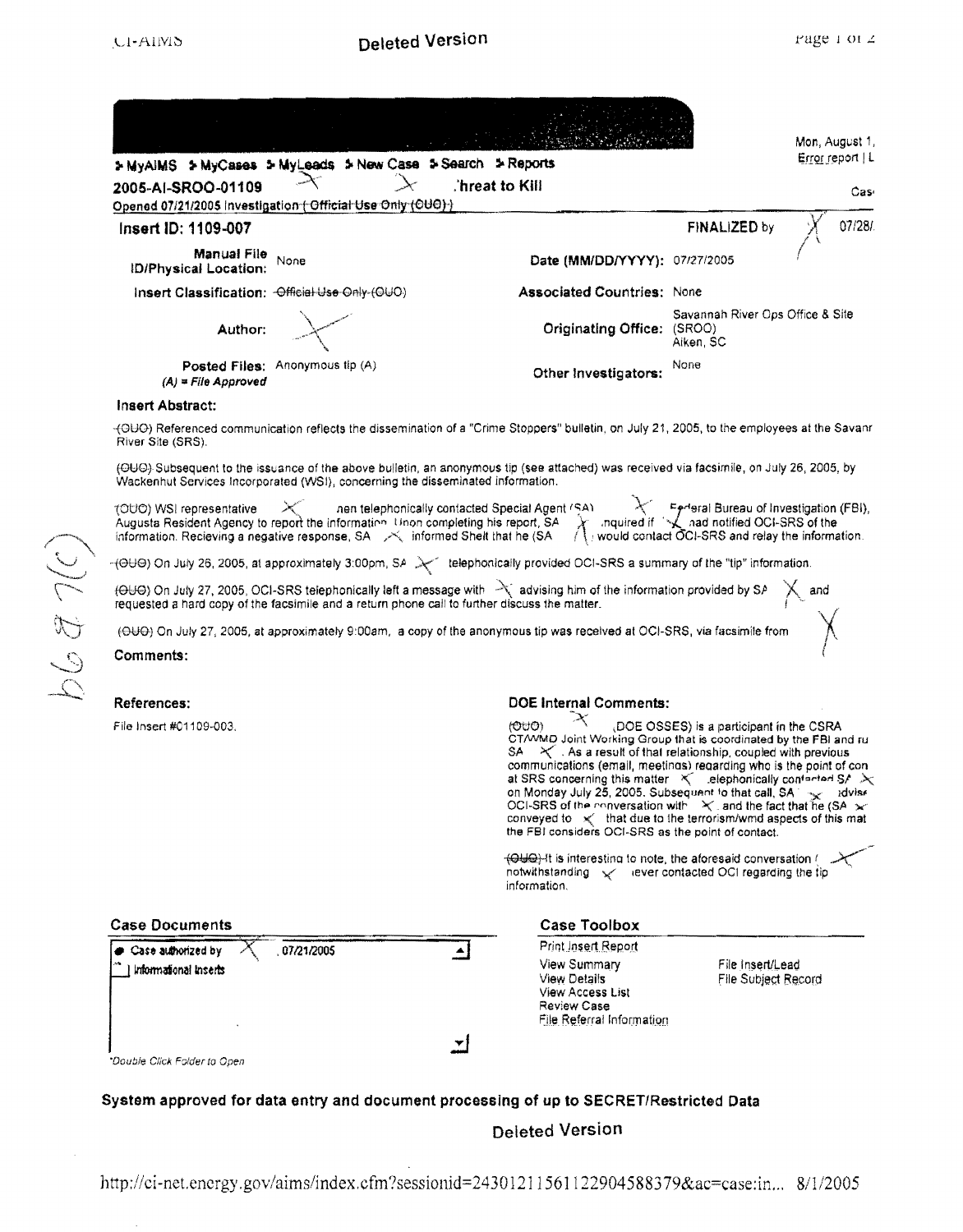Document Number 28

 $\bar{\mathcal{A}}$ 

 $\sim 10$ 

 $\mathcal{A}$ 

 $\label{eq:1} \frac{1}{2} \sum_{i=1}^n \frac{1}{2} \sum_{j=1}^n \frac{1}{2} \sum_{j=1}^n \frac{1}{2} \sum_{j=1}^n \frac{1}{2} \sum_{j=1}^n \frac{1}{2} \sum_{j=1}^n \frac{1}{2} \sum_{j=1}^n \frac{1}{2} \sum_{j=1}^n \frac{1}{2} \sum_{j=1}^n \frac{1}{2} \sum_{j=1}^n \frac{1}{2} \sum_{j=1}^n \frac{1}{2} \sum_{j=1}^n \frac{1}{2} \sum_{j=1}^n \frac{1}{$ 

 $\label{eq:2.1} \mathcal{L}(\mathcal{L}^{\text{max}}_{\mathcal{L}}(\mathcal{L}^{\text{max}}_{\mathcal{L}}))\leq \mathcal{L}(\mathcal{L}^{\text{max}}_{\mathcal{L}}(\mathcal{L}^{\text{max}}_{\mathcal{L}}))$ 

 $\sim$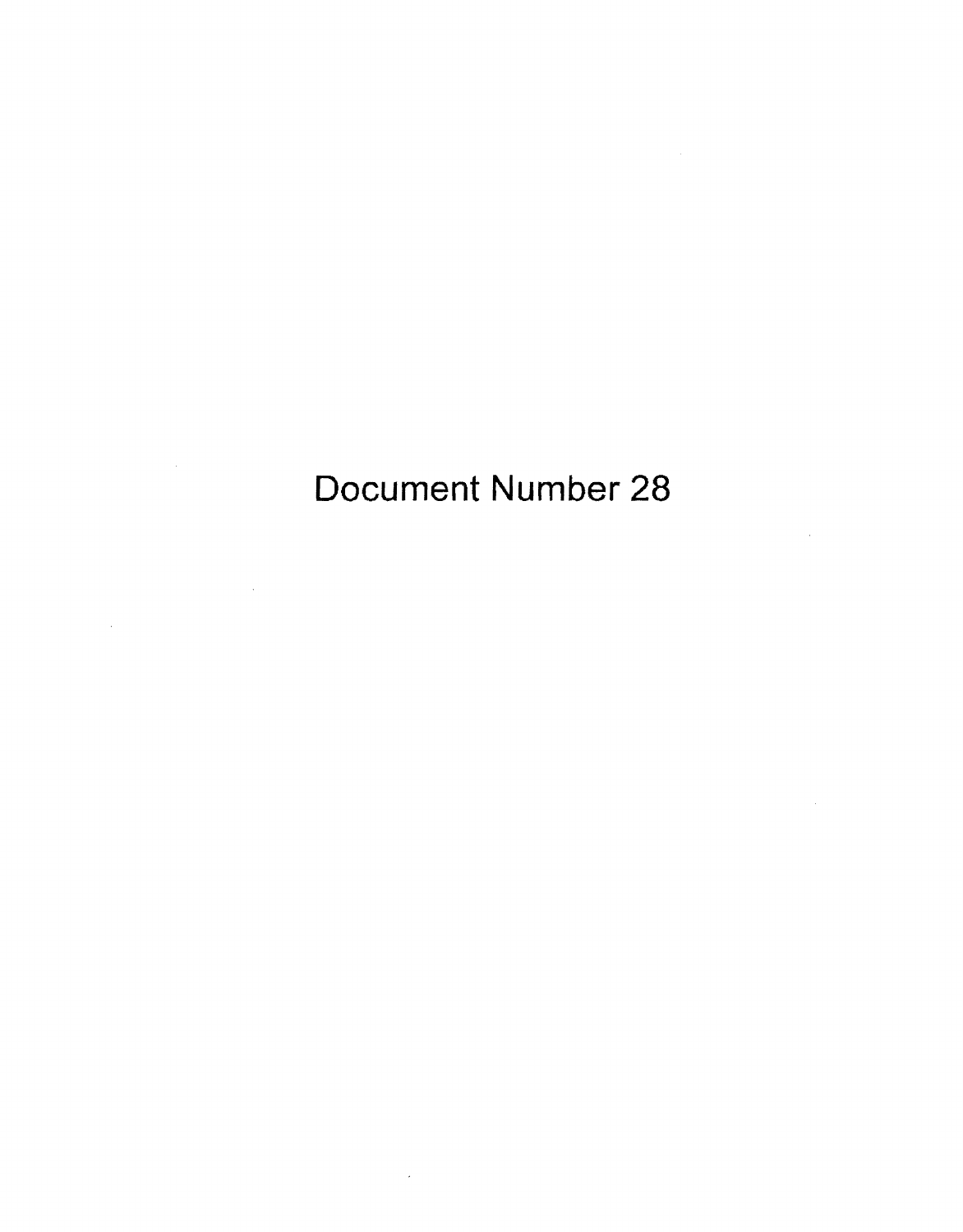TO Savannah River

07/27/2005 08 53 FAX

 $0.001/000$ 

 $\sim 100$ 

# **FAX Cover Sheet**



### **U.S. DEPARTMENT OF ENERGY Savannah River Operations Office** Office of Safeguards, Security and Emergency Services Emergency Management and Protection Team Aiken, SC 29802

DATE: July 27, 2005

NUMBER OF PAGES (Includes cover page): 3

## TO:

 $6687(0)$ 

TELEPHONE: TELEFAX:

FROM:

TELEPHONE: TELEFAX:

**COMMENTS:** 

Information as requested reference to Crime Stonners Tin